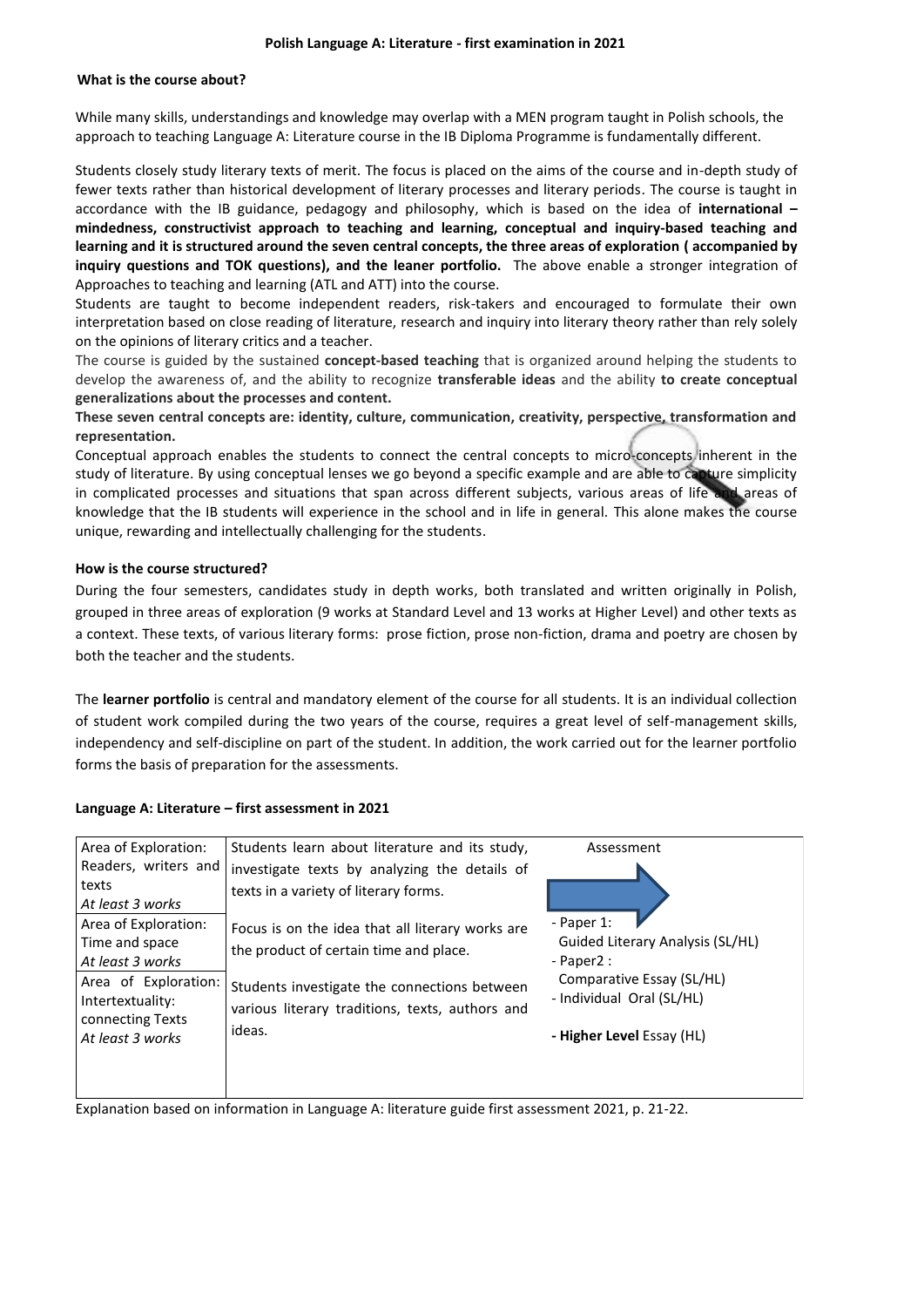#### **How is the course assessed?**

There are formal tasks which are externally or internally assessed: three assessment tasks at Standard Level and four assessment tasks at Higher Level, which comprise the final grade for the subject (see the table). In the first year, candidates study texts from two areas of exploration and build a solid foundation of understandings, knowledge and skills needed for the course. By the end of year one, candidates will have completed an Individual Oral (SL and HL students) and the HL essay (HL students only), which together comprise respectively 30 percent (SL) and 40 percent (HL) of the total grade for the subject. In year two, we study texts through the lens of another area of exploration. The course ends with Paper 1 and Paper 2 assessments, which weights 60% of the total grade at HL and 70% at SL. Any works studied during the course may be used for formal assessments.

| <b>Higher Level</b>                                  | <b>Standard Level</b>                                 |  |
|------------------------------------------------------|-------------------------------------------------------|--|
| <b>External assessment: 80%</b>                      | <b>External assessment: 70%</b>                       |  |
| Internal assessment: 20%                             | Internal assessment: 30%                              |  |
| Written tasks: 80%                                   | Written tasks: 70%                                    |  |
| Paper 1                                              | Paper 1                                               |  |
| External assessment                                  | External assessment                                   |  |
| Paper consists of two texts, each of a different     | Paper consists of two texts; each of a different      |  |
| literary form and each being in any literary form.   | literary form and each being in any literary form.    |  |
| Each text is accompanied by one guiding              | Each text is accompanied by one guiding question.     |  |
| question.                                            | Student writes analysis of one text in response to a  |  |
| Student writes two guided analyses; each             | question that focuses on a technical or formal        |  |
| written in response to a question that focuses       | aspect of the passage.                                |  |
| on a technical or formal aspect of the passage.      |                                                       |  |
|                                                      |                                                       |  |
| 40 points, 2hrs 15', 35%                             | 20 points, 1h 15', 35%                                |  |
|                                                      |                                                       |  |
| Paper 2                                              | Paper 2                                               |  |
| External assessment                                  | External assessment                                   |  |
| Comparative essay written on two or three works      | Comparative essay written on two or three works       |  |
| chosen by the student from those studied in class    | chosen by the student from those studied in class     |  |
| and not previously used for other assessments.       | and not previously used for other assessments.        |  |
|                                                      |                                                       |  |
| 30 points, 1hr 45', 25%                              | 30 points, 1h 45', 35%                                |  |
|                                                      |                                                       |  |
| <b>Individual Oral</b>                               |                                                       |  |
|                                                      | <b>Individual Oral</b>                                |  |
| moderated,<br>Internally assessed,<br>externally     | Internally assessed, externally moderated, prepared   |  |
| prepared at home                                     | at home                                               |  |
| Based on two works studied in class and one          | Based on two works studied in class and one extract   |  |
| extract from each of the works, a student delivers   | from each of the works, a student delivers an         |  |
| an individual oral.                                  | individual oral.                                      |  |
| One work must be in translation.                     | One work must be in translation.                      |  |
| The focus on how global issues are presented in      | The focus on how global issues are presented in the   |  |
| the works.                                           | works.                                                |  |
| A student addresses a prompt: "Examine the           | A student addresses a prompt: "Examine the ways       |  |
| ways in which the global issue of your choice is     | in which the global issue of your choice is presented |  |
| presented through the content and form of two        | through the content and form of two works that you    |  |
| works that you have studied".                        | have studied".                                        |  |
| The oral (10') is followed by questions from the     | The oral (10') is followed by questions from the      |  |
| teacher (5').                                        | teacher (5').                                         |  |
|                                                      |                                                       |  |
| 40 points, 15', 20%                                  | 40 points, 15', 30%                                   |  |
|                                                      |                                                       |  |
| <b>HL</b> essay                                      |                                                       |  |
| External assessment                                  |                                                       |  |
| The essay is written on one of the works studied     |                                                       |  |
| in class; translated or originally written in Polish |                                                       |  |
| 1200-1500 words                                      |                                                       |  |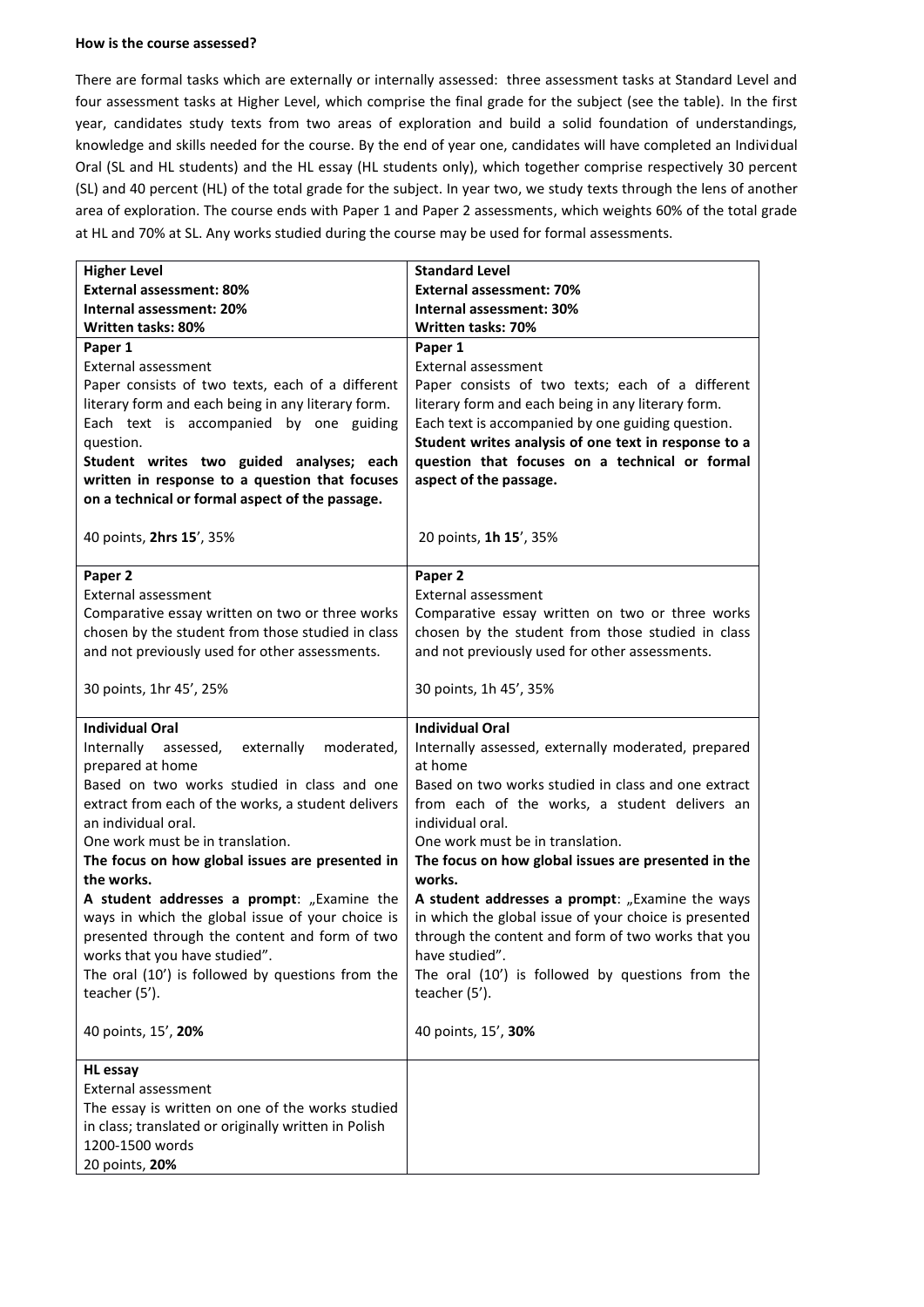# **Are there any requirements?**

Candidates should have **a sound knowledge of the material covered by szkoła podstawowa and klasa1 liceum programs, with a minimum of an achievement grade 4**. It is expected that the candidates work systematically, strictly adhere to the school's internal deadlines for tasks, and participate in cultural events outside school, such as theatre performances and concerts. Students should also have an account in a library and an active library card.

## **What materials will I need?**

Works studied can be either bought or borrowed from a local library. However, as students make extensive notes, it is advisable that they own the books. In addition, we will need:

A manual by E. Dunaj, B. Zagórska, Język polski. Seria Odkrwamy na nowo. Częśd 5.

Sturdy folder with plastic covers (koszulki)

A4 lined notebook

A laptop computer and access to internet for conducting research and maintaining of the learner portfolio.

# **What will I learn?**

Students will learn the following:

- validate assertions and statements, give persuasive supporting evidence
- choose quotes and references, which demonstrate depth of understanding
- understand that literature is an object of study
- know of various critical perspectives and their limitations dependent of time, place, the reader
- know details of characters, plot, conventions, and elements related to genre and their changes within the genres
- interpret the writer's intentions, understand his or her craft
- analyse language, style, techniques, structure of the work -respond to the above
- recognize how motifs, themes and subjects are realized and related
- understand the logic, purpose and structure of paragraphs, conclusions and openings
- use accurate, clear, well chosen, effective vocabulary, grammar and style
- use terminology and concepts appropriate for literary study
- organise ideas and arguments in a clear, focused, logical way
- understand that writer's choices (narrative voice, plot, style, chronology, characteristics, time, place) affect the reader
- be discouraged from replicating stereotypical or "right" statements (including the teacher's or a critic's)
- recognize and understand cultural and contextual aspects of the work
- refrain from evaluating the work from the perspective of one's culture
- read 'in between the lines"
- read independently, negotiate a point of view
- recognize how effects have been achieved
- understand the question
- formulate a response which demonstrates an independence of thinking, flexibility
- take and make notes pertaining to difficulty understanding the work, initial response to work, suppositions, possible biases.

# **In what ways does the literature course syllabus promote the attributes of the IB learner profile?**

The syllabus promotes the attributes in the following ways:

- 1. The **c***uriosity* attribute is developed through presentation options for the Individual Oral, searching for materials and finding independent answers for Interactive oral discussions in.
- 2. The *balanced* attribute is reflected in classroom discussions on literature, weighting of interpretations in essays, negotiating the meaning of texts among colleagues.
- 3. The *reflective* attribute is developed in every step of the learning process as well as in writing creative and analytical tasks in the learner portfolio.
- 4. The *principled* attribute focuses on academic honesty, especially when writing a written assignments and HL essay.
- 5. The *caring* attribute comes from collaborating with all members of the class, including a teacher, showing respect to special needs students, sharing of notes and materials with colleagues in need.
- 6. The *open-minded* attribute is developed by students articulating and acknowledging various points of view expressed in literature, negotiating the meaning, accepting the view of the critics, understanding the concepts and accepting the fact that contexts play significant role in creating and receiving of a literary text.
- 7. The *knowledgeable* attribute is developed by being pro-active in searching for knowledge, communicating it, reading texts beyond the course, sharing of interesting cultural facts with the class.
- 8. The *communicative* attribute is developed by students presenting their ideas in a written and oral form, discussing texts in groups, collaborating on the creation of teaching aids, discussing difficult issues with a teacher and colleagues.
- 9. The *risk taker* attribute is reflected in the approach to assessment tasks, taking interpretative risks, defending a viewpoint always based on informative, substantiated by a sound analysis of the literary material.
- 10. The *thinker* attribute is developed when candidates formulate knowledge claims, probe deeper into texts, synthesize various areas of the texts, refer the detail to a text as a whole.